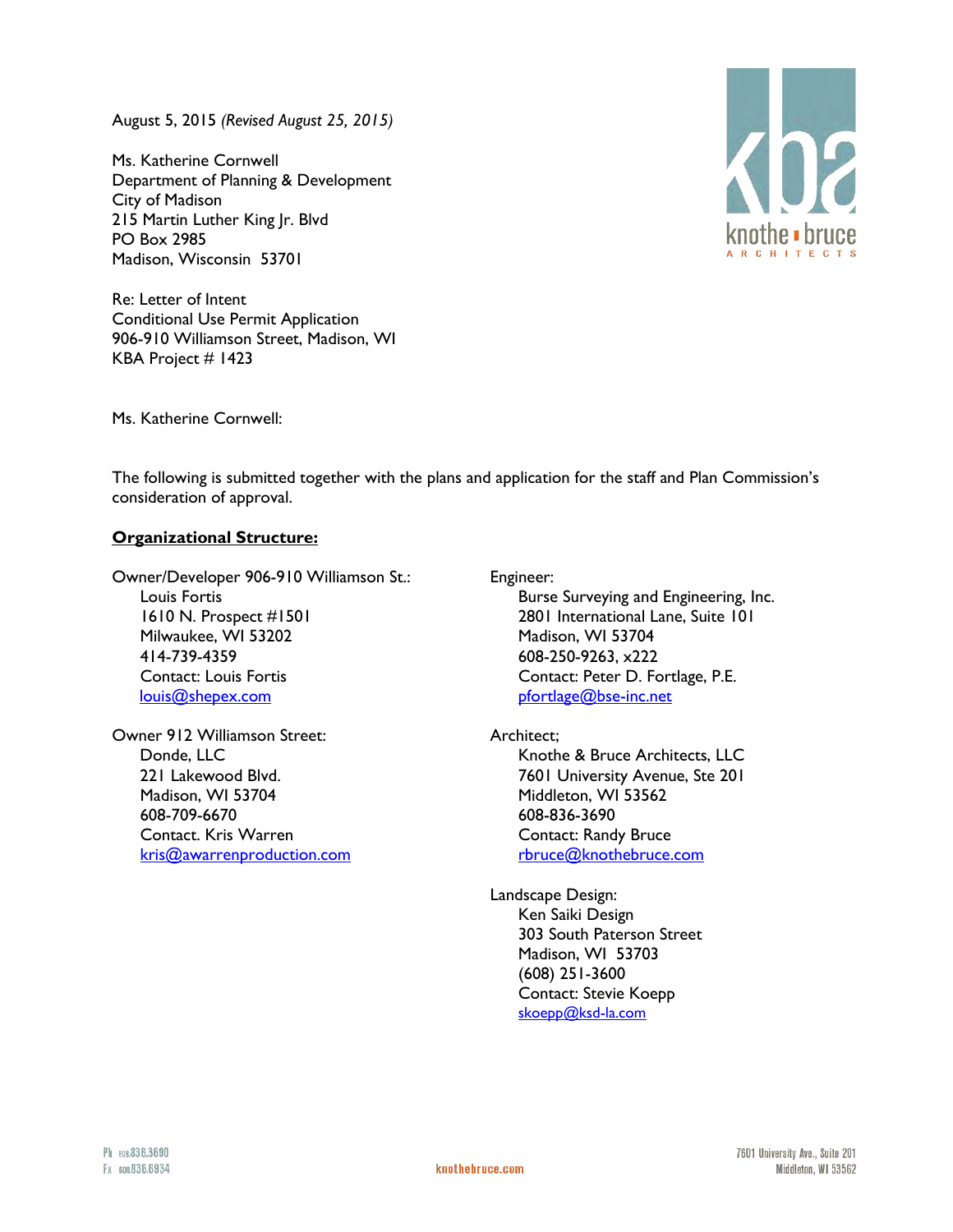Letter of Intent 906-910 Williamson Street, Madison, WI Page 2 of 3

#### **Introduction:**

The proposed site is located on the corner of Williamson Street and Patterson Street at 906 – 910 Williamson Street. The site is zoned TSS and located within boundaries of the Williamson Street BUILD plan. The proposed development plan will create a mixed-use building that will feature attractive architecture, landscaping, and amenities that will both support and be compatible with the immediate neighborhood.

#### **Project Description:**

The proposed new building will be four stories tall and contain 26 apartment units above approximately 4,675 square feet of commercial space on the first floor. There will also be 19 bike stalls and 21 auto stalls in an enclosed lower level. Drawings of the proposed development, including site plan, floor plans, and elevations are attached.

The proposed project includes site improvements to the adjacent property at 912 Williamson Street that will allow an easement for traffic access from Paterson to the newly paved parking lot behind the existing building.

The proposed project will dedicate 2 units as affordable housing and incorporate sustainability initiatives, including a green roof, native plantings, rainwater harvesting, Green Built Homes certification, and energy efficient building systems.

The building façade includes changes in color, texture and material with high-quality substance that will be compatible with those used in the buildings and environment within its visually related area. The exterior materials will be a combination of masonry and metal paneling with a cast stone base. Vehicular access to the site is achieved from Patterson Street, providing access to both the development's lower level enclosed parking and potential, future rear parking for the neighbor at 912 Williamson.

#### **Demolition Standards**

The new mixed-use development proposes the deconstruction of an existing single-family two story home. The potential demolition of the structure was extensively reviewed and debated by the public and the Landmarks Commission. The Landmarks Commission has issued a Certificate of Appropriateness for the deconstruction of the existing structure and the construction of the mixed-use development.

We believe that the demolition standards can be met. A Re-use and Recycling Plan will be submitted prior to the deconstruction of the structure.

#### **Conditional Use**

The following conditional uses are requested as part of this application:

- To allow an individual building area greater than 25,000 square feet. The actual building area including the basement parking is approximately 39,240 square feet.
- To allow a building height greater than 3 stories/40 feet. The actual building height is 4 stories or 54' feet.